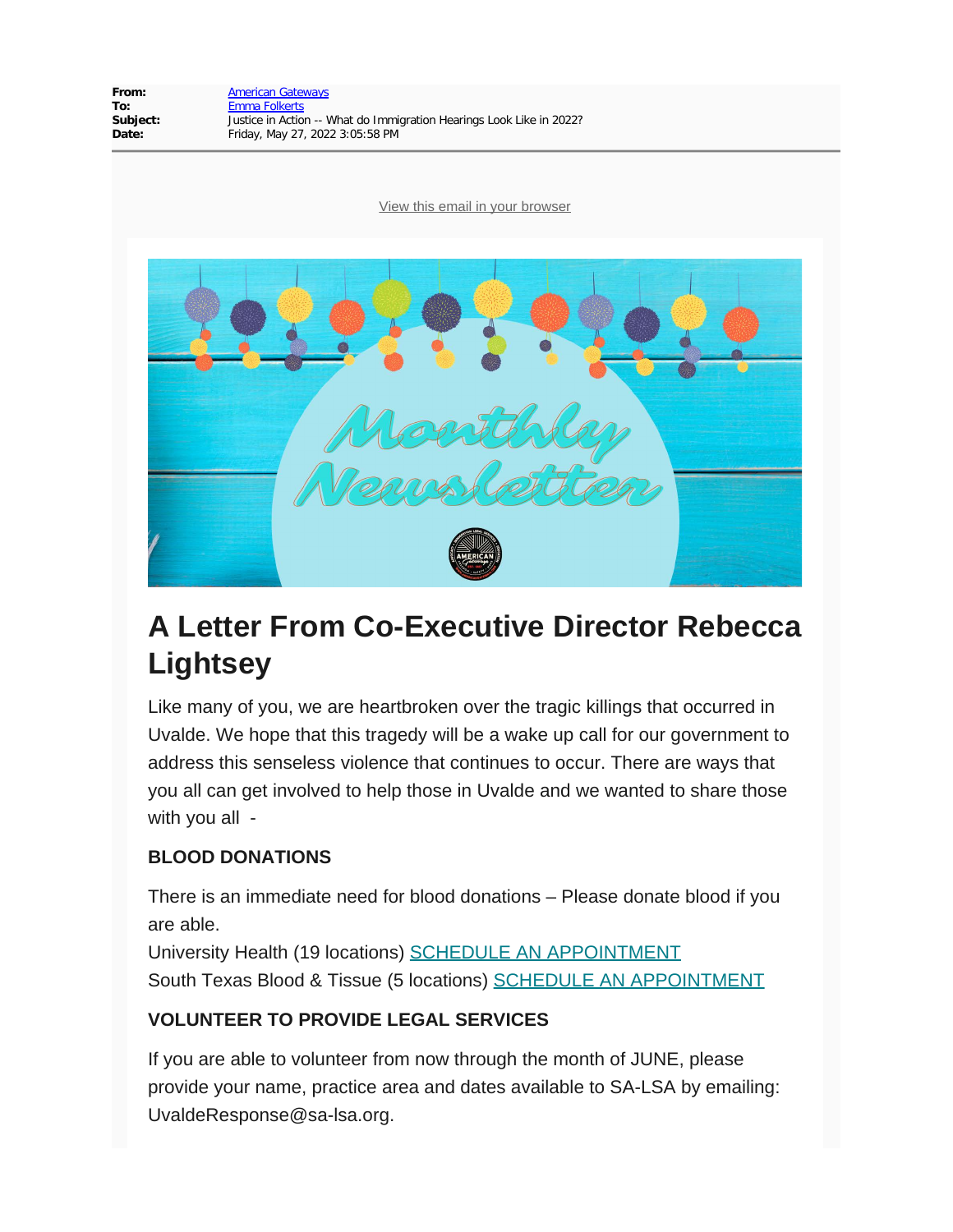There are victim service agencies on-site in Uvalde and SA-LSA will coordinate with them as the families become ready to address the legal issues around this tragic loss.

As we mentioned last month, we are so grateful for all the community support we receive here at American Gateways. A couple of weeks ago, we had a very successful Citizenship Clinic in San Antonio (see the story below), with the help of dozens of pro bono attorneys and volunteers.

Now, with summer here, we are delighted to welcome several summer interns, both undergraduates and law students. We have law students from the Univ. of Texas, Baylor, St. Mary's and McGregor School of Law, as well as undergraduate interns. These committed, motivated students do so much to help us and our community. It is great to have such support.

We are also grateful for the support we get from our legal community, including State Bar partners. In addition to all our pro bono support, the Corporate Council Section of the Bar supported our Citizenship Clinic and the Litigation Section of the Bar is supporting a summer law intern.

Next month is Immigrant Heritage Month, and a time to celebrate at American Gateways. Please join us on June 3rd, for our [June Fiesta](https://americangateways.us14.list-manage.com/track/click?u=cf487fca9b5a0fb3135b13008&id=ce722fb6d3&e=0d6a816503) at Esquina Tango in Austin to celebrate the immigrant community with our volunteers, contributors, and community. We hope you all will be able to join us.

# **American Gateways Helps 97 Legal Permanent Residents Apply for Citizenship**

The San Antonio office hosted a very successful in-person naturalization clinic on May 7th. With the help of 40 attorney and non-attorney volunteers, 6 community outreach tables, including USCIS, American Gateways helped 97 individuals fill out their naturalization application. Now, they must wait for an interview date and pass their citizenship test, before finally becoming a US citizen. Many individuals at the clinic responded that they sought citizenship for better job opportunities and the right to vote!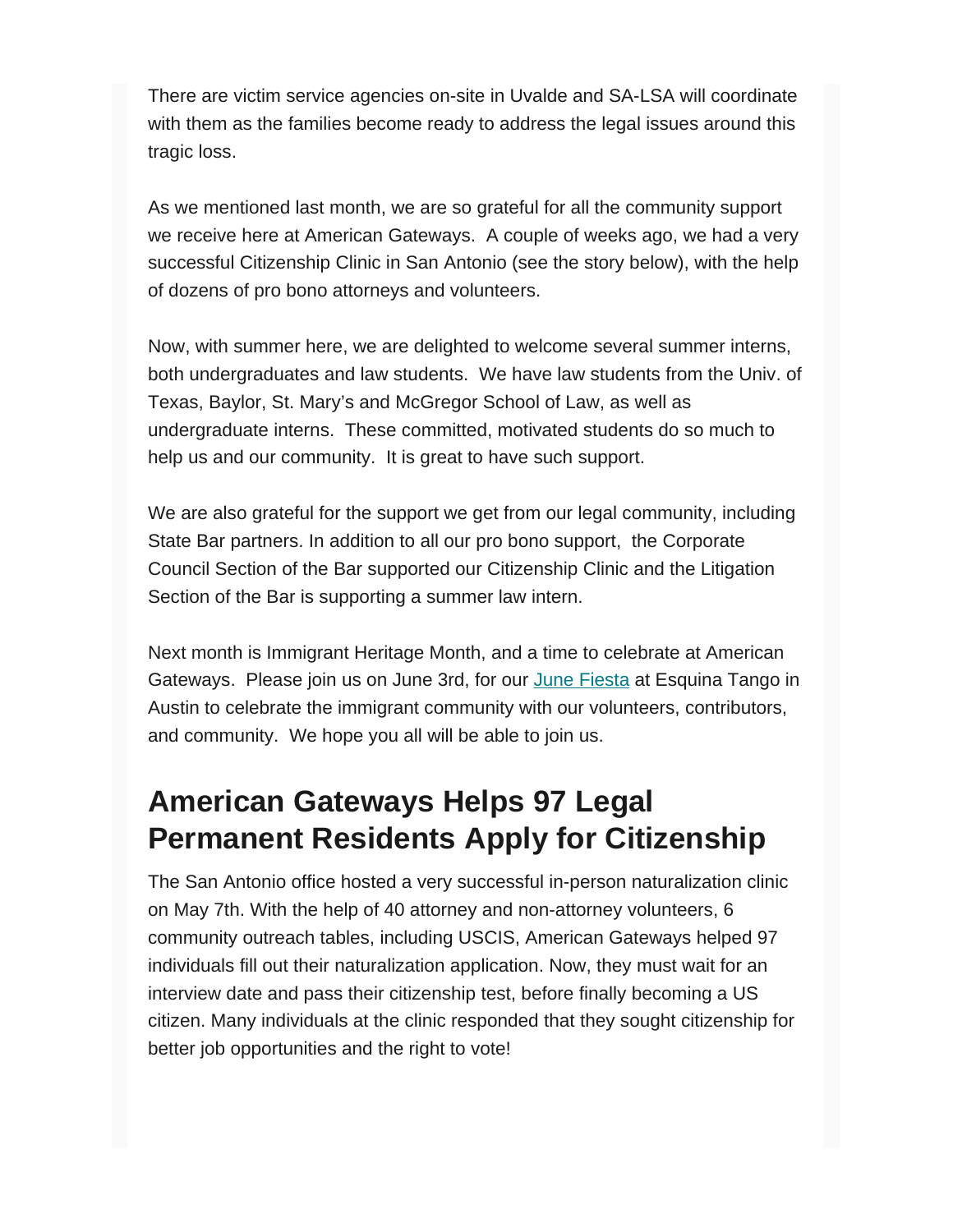

### **What do Immigration Hearings Look Like in 2022?**

Ever since COVID entered our lives in March 2020, immigration court has moved most of its hearings over Zoom. Our staff have continued to be flexible with the ever-changing landscape. Two weeks ago, American Gateways attorneys Meri Soniat du Fossat and Annabel Watson represented a client before a San Antonio immigration judge over Zoom in our Austin office. Because of their hard work and dedication, their client was granted asylum after waiting seven long years for a hearing. Congrats Meri and Annabel!